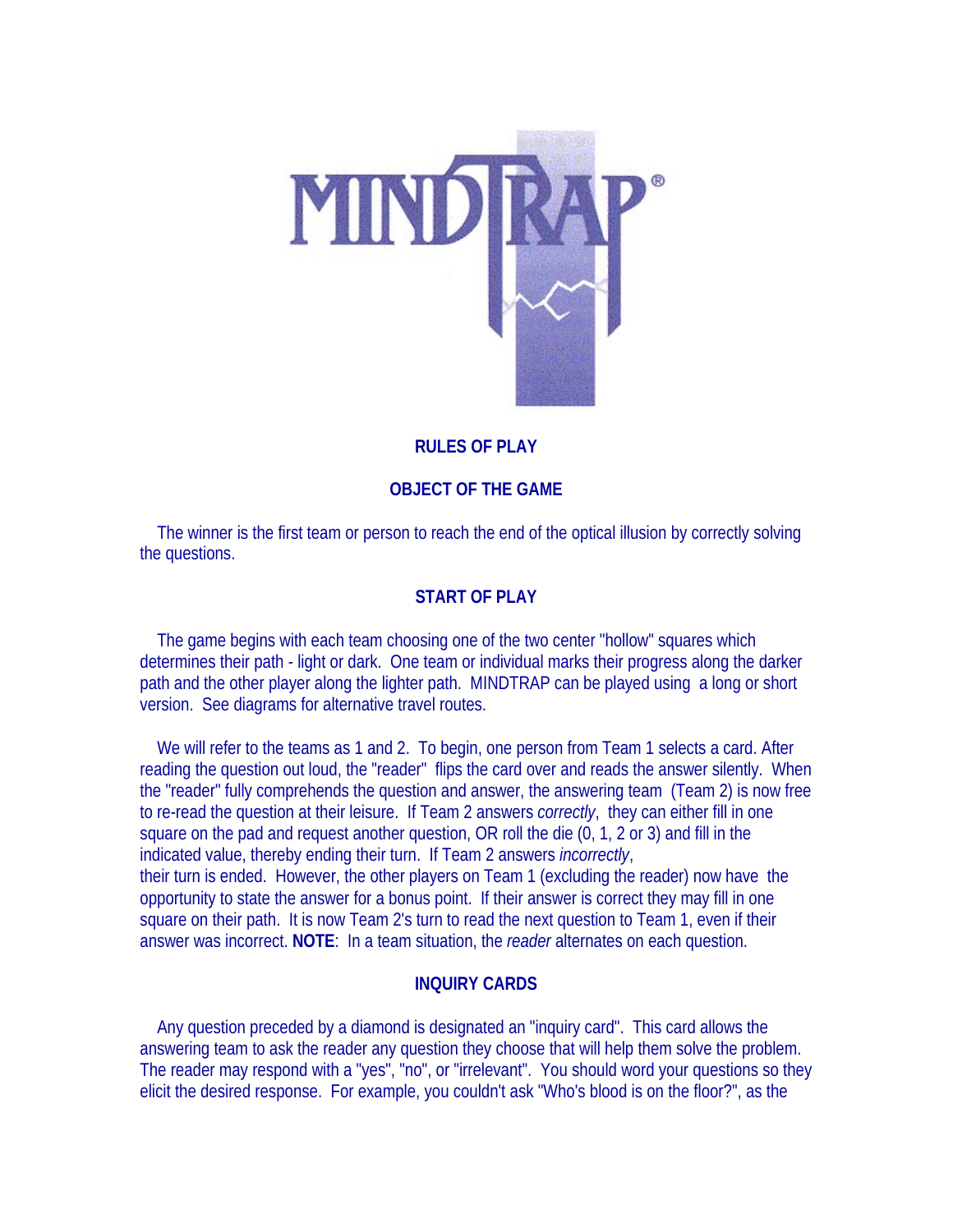reader's three possible response would not apply. If team 2 has failed to answer correctly, team 1 may supply one answer for their bonus, but without the aid of posing questions.

#### **WINNING THE GAME**

 The team or person who reaches either end of the "illusion" first is the winner. However, you cannot win on a roll of the die. To finish the game you must answer a question correctly in order to fill in the "hollow" square at the end.

#### **NOTES ON PLAY**

There are no time limitations. However, you are free to set any as you see fit.

We realize that on occasion there may be more than one possible answer or solution. However, we recommend that only MindTrap's answer be accepted for the purpose of scoring.

 During the inquiry stage, the reader should try to remain as neutral as possible in both answers and demeanor so as to not give anything away to the questioning team.

 Many of the answers to MindTrap's questions require more than a guess. An explanation is needed to justify the answer and earn a point.

 Begin at center "hollow" squares and end at outer "hollow" squares. Team 1 follows the darker path and Team 2 the lighter path. The path will end on alternating sides depending on whether you are playing a short or long game.